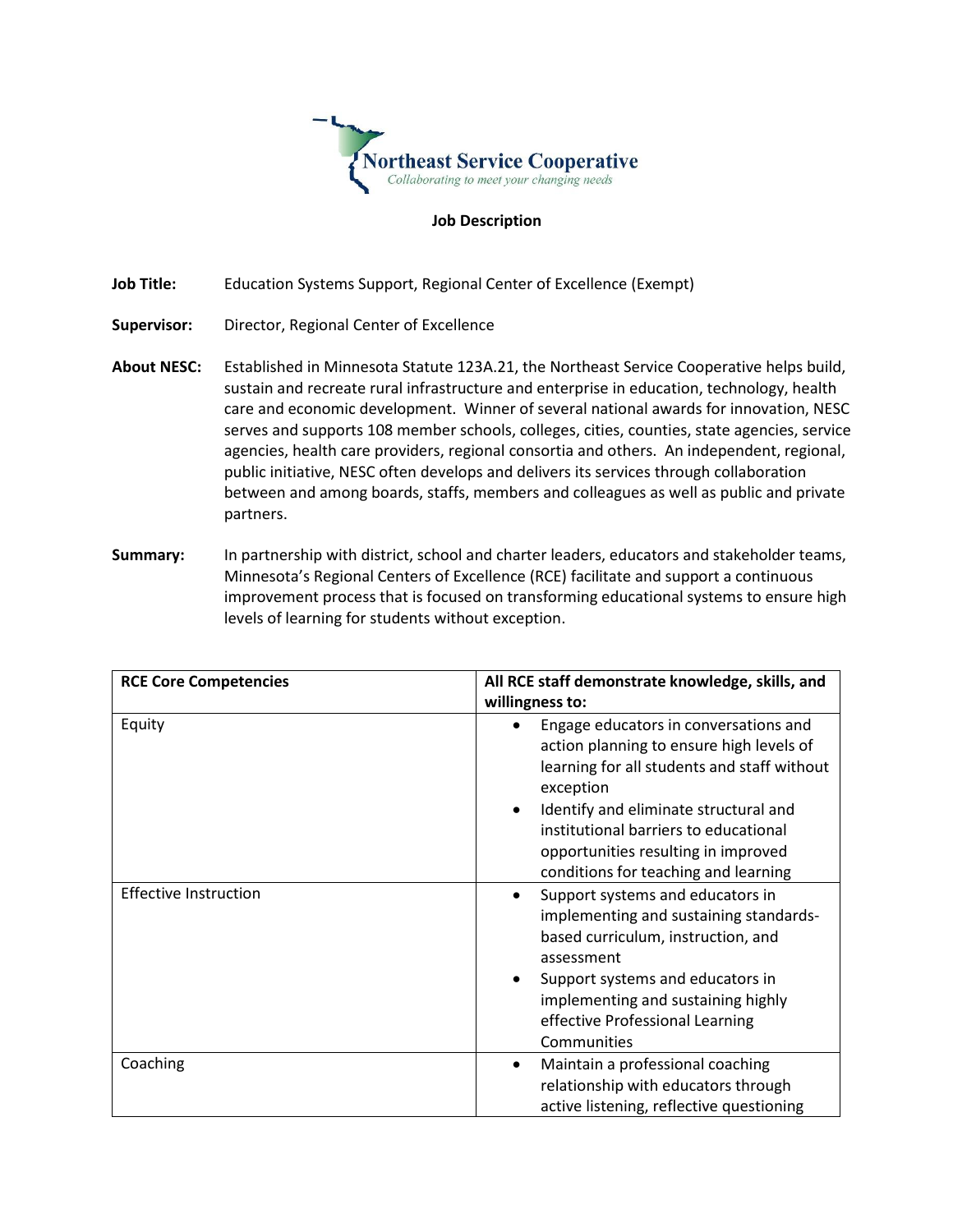|                       | and collaborative development of<br>differentiated coaching plans<br>Engage in focused conversations with<br>district and school leaders to build<br>capacity for school turnaround and<br>improvement that embeds timely and<br>meaningful stakeholder engagement                                     |
|-----------------------|--------------------------------------------------------------------------------------------------------------------------------------------------------------------------------------------------------------------------------------------------------------------------------------------------------|
| Facilitation          | Model the use of effective team<br>facilitation processes and protocols<br>Design and provide professional<br>development activities utilizing the<br>principals of adult learning                                                                                                                     |
| Evidence/Data         | Use evidence and data in system and<br>$\bullet$<br>educator improvement, including the use<br>of MDE secure reports, multiple types of<br>education data, and comprehensive<br>needs assessment to support the<br>continuous improvement process and<br>ensure equitable distribution of<br>resources |
| Active Implementation | Assist systems and educators in<br>identifying and implementing evidence-<br>based practices using the Active<br><b>Implementation Framework (AIHub)</b>                                                                                                                                               |

## **RCE Position Requirements:**

Candidates will:

- Foster positive, productive, and collaborative relationships with Regional Centers of Excellence colleagues, districts, schools, charters, service cooperatives, and the Minnesota Department of Education
- Collaborate with RCE colleagues through job shadowing and peer feedback experiences
- Make appropriate and effective use of time, technology, and resources
- Be required to travel from home/service cooperative office to perform the duties of the job; travel costs are reimbursed
- Complete all operational reports within a timely manner
- Be flexible in a year-round work environment
- This is a year-round, full-time position.

## **Education Systems Specialist Competencies:**

- The Education System Specialist partners/works with MDE and RCE staff, districts, schools, and charters in equity-focused continuous improvement
- School improvement Support OR School Advocate; as assigned:
- Professional Learning Development: provide alignment of RCE's staff induction, development, support, and sustainability